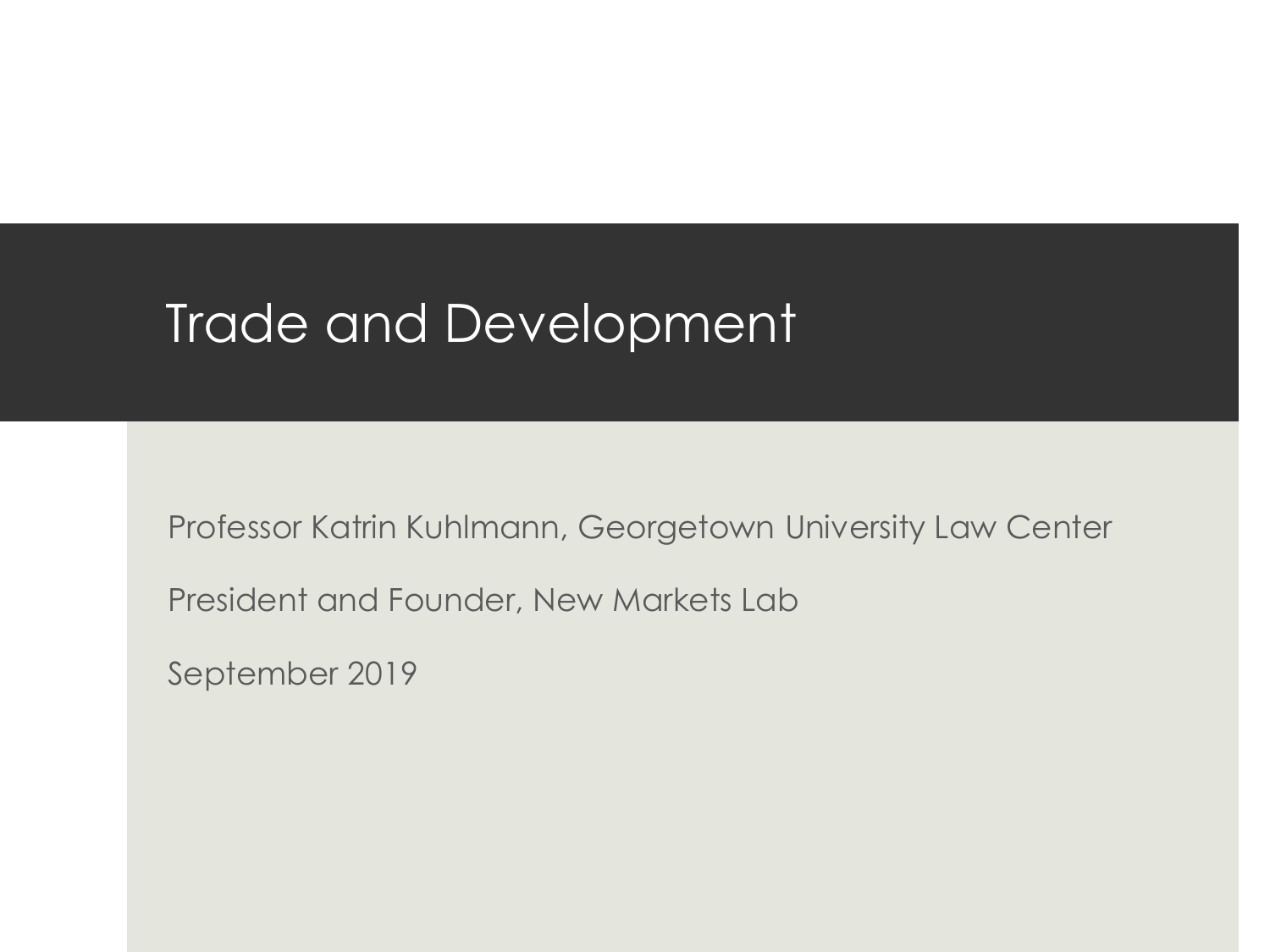

### Trade and Development in Context

- Globalization changing the nature of markets and the laws that shape them; regional harmonization gaining momentum (AfCFTA); US-China & Brexit
- **D** Markets increasingly span borders and legal systems, focus on traceability, sustainability, distributive effects of trade
- **D** New market opportunities challenge traditional models for industrial growth (services, digital trade, high-value agriculture (Page/Brookings 2018)
- **D** Differing development priorities and focus on "policy" space"
- **E** Significant potential for innovation & economic development but gaps remain:
	- **D** Knowledge of Rules/Enabling Environment
	- **D** Implementation Gaps & Market Failures
	- **D** Comparative Advantage? New Approach?

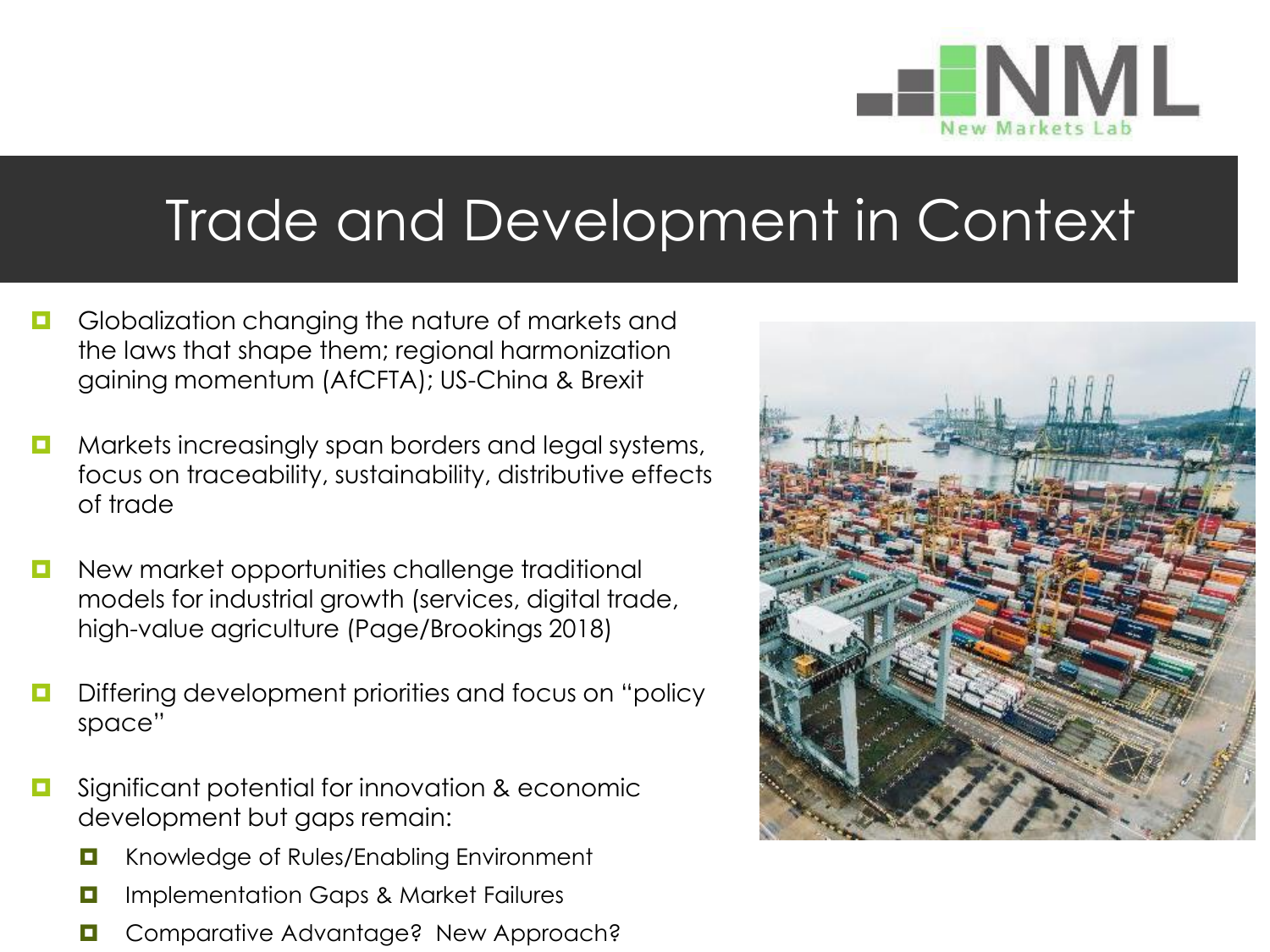# The Product Space



Source: C.A. Hidalgo, B. Klinger, A.-L. Barabási, R. Hausmann, "The Product Space Conditions the Development of Nations," Science 317 (2007).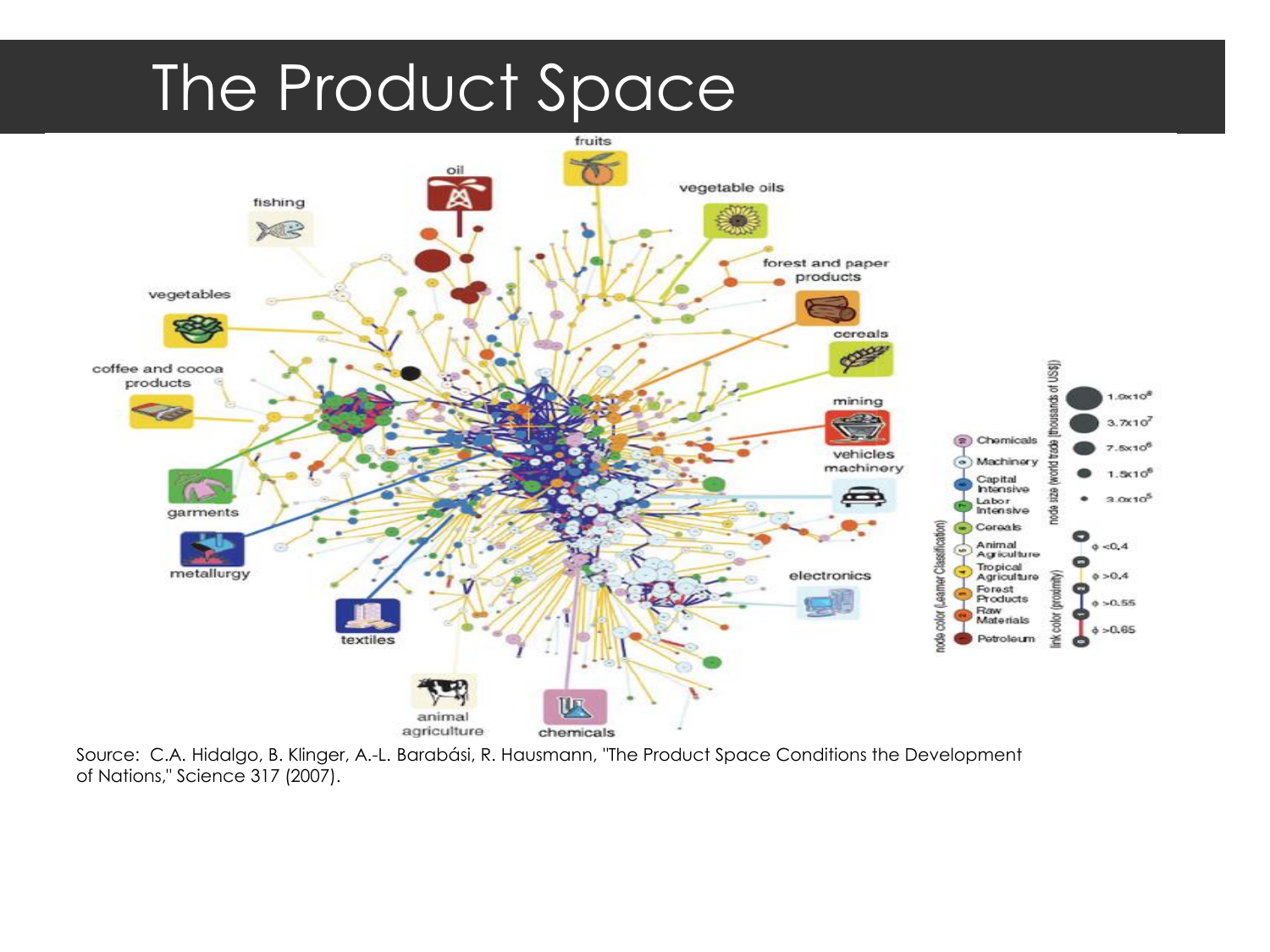### Trade and Development Overview

- Trade & Development in the WTO
	- **NO Legal Provisions**
	- **D** Special and Differential **Treatment**
	- **D** Doha Round
- **T** Trade Agreements (RTAs/FTAs)
	- **D** Market Access
	- **D** Negotiating Issues/Rule of Law **Aspects**
- Trade Preference Programs (GSP, AGOA, etc.)
- **D** Aid for Trade
- Domestic Market Regulation (Building Blocks)
	- Non-Tariff Issues (Sectorspecific Regulation, Standards, SPS)
	- **O** Services (Financial, ICT, Transport, Distribution)
	- **D** Other Aspects Business Enabling Environment (IPR, Labor)
	- **Related Issues (Land, Energy,** Environment)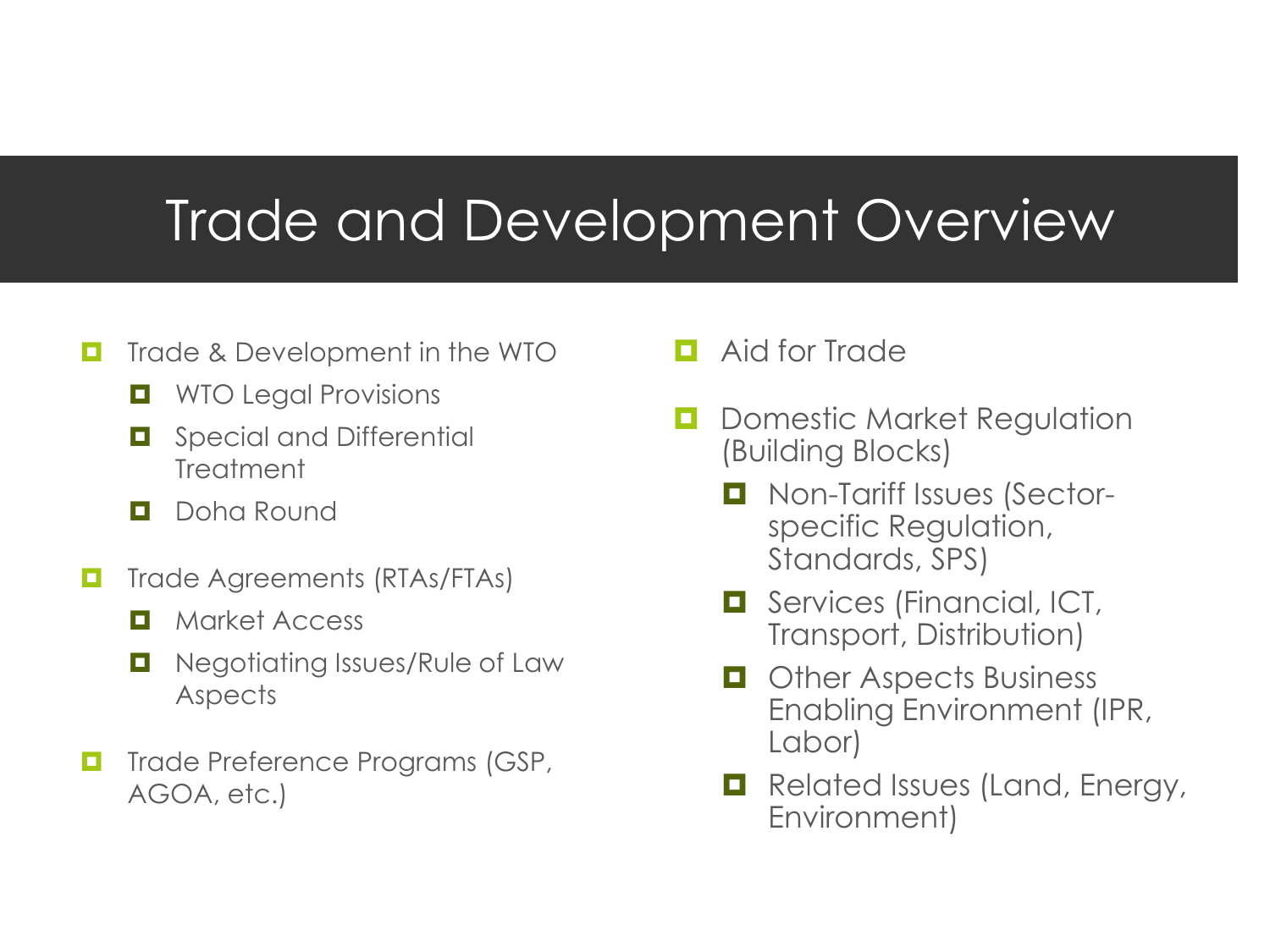

#### **International Legal Frameworks**

WTO Frameworks, including agreements on:

- . The Application of Sanitary and Phytosanitary Measures
- · Technical Barriers to Trade
- **Import Licensing Procedures** ٠
- **Trade Facilitation** ٠
- General Agreement on Trade in ä **Services**

Other International Treaties, Bodies, and Conventions

**Product Standards Services Regulation Customs and Border Procedures** (including Trade Facilitation) **SPS Standards** Labor **IPR** Labeling **Packaging** 

**Transport** 

#### **National Legal Frameworks**

National Laws, Regulations, and Measures Land Tenure **Pricing and Taxation Business Registration Contracts and Contract Farming Farmer Aggregation** Storage Food Safety Energy, Agriculture, and ICT Regulation

#### **Regional Legal Frameworks**

**Regional Trade Agreements such as:** 

- East African Community (EAC)
- Common Market for Eastern and Southern ٠ Africa (COMESA)
- Southern African Development Community ٠ (SADC)
- **Economic Community of West African States** ٠ (ECOWAS)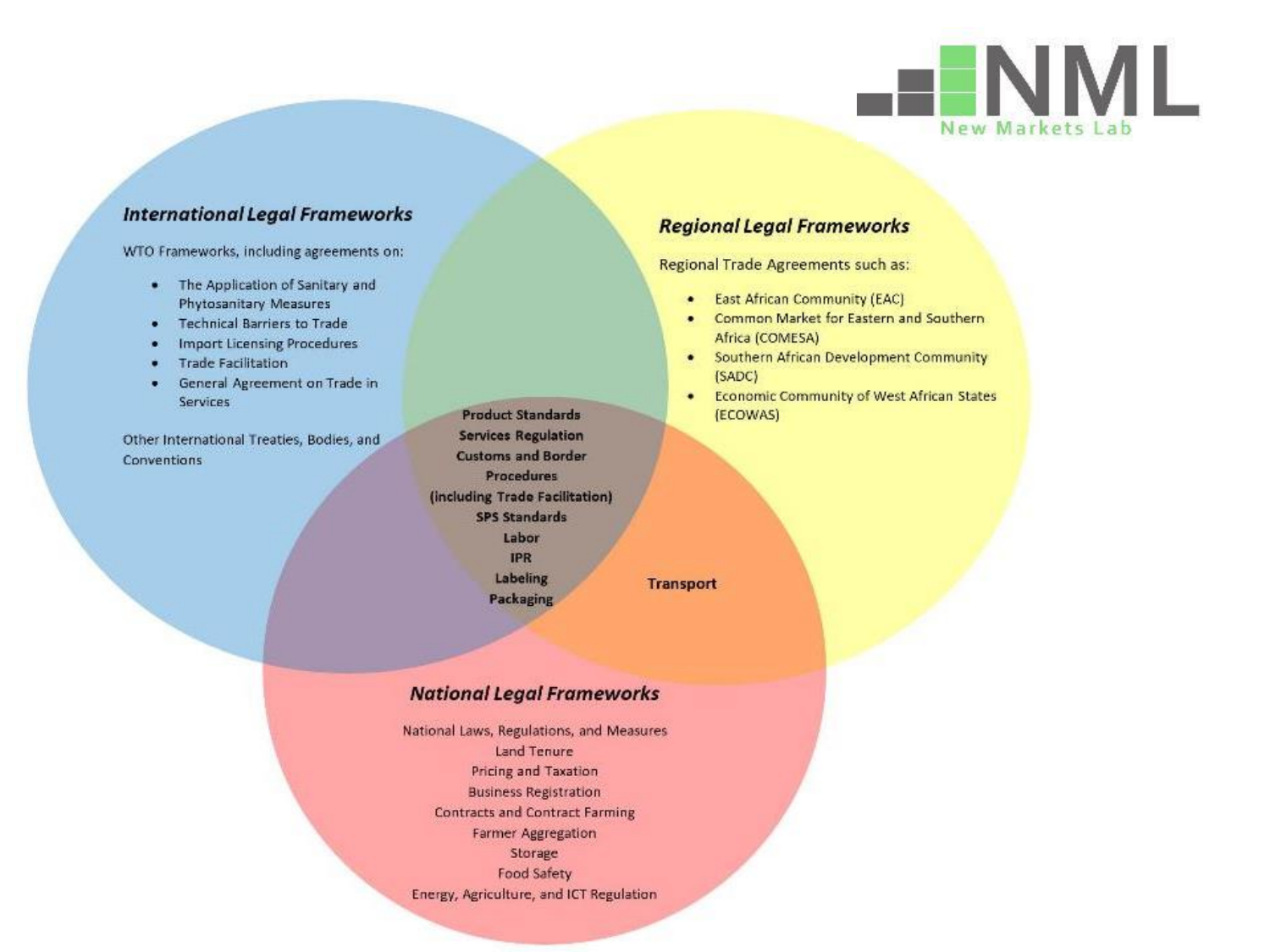# **SUSTAINABLE GOALS**

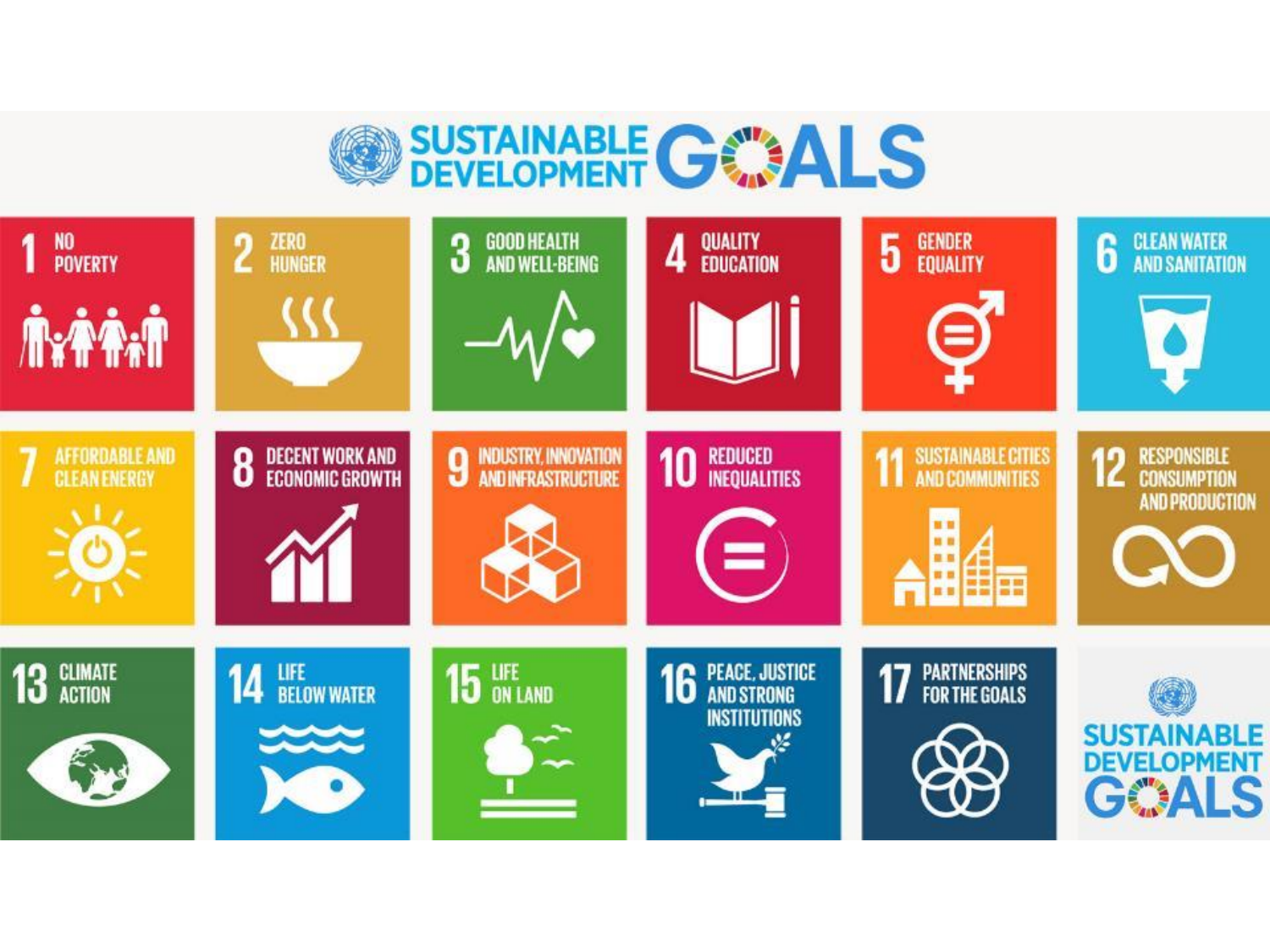# WTO Preamble

- **Recognizing that their relations in the field of trade and economic endeavour should be** conducted *with a view to raising standards of living*, *ensuring full employment* and a large and steadily growing volume of real income and effective demand, and expanding the production of and trade in goods and services, while allowing for the optimal use of the world's resources in accordance with the *objective of sustainable development*, seeking both to *protect and preserve the environment and to enhance the means for doing so in a manner consistent with their respective needs and concerns at different levels of economic development*.
- **Recognizing further that there is a need for positive efforts designed to ensure that developing** *countries, and especially the least developed among them, secure a share in the growth of international trade commensurate with the needs of their economic development*,
- **Being desirous of contributing to these objectives by entering into reciprocal and mutually** advantageous arrangements directed to the substantial reduction of tariffs and other barriers to trade and to the eliminations of discriminatory treatment in international trade relations,
- **Resolved, therefore, to develop an integrated, more viable and durable multilateral trading** system encompassing the General Agreement on Tariffs and Trade, the results of past liberalization efforts, and all of the results of the Uruguay Round of Multilateral Trade Negotiations,
- **D** Determined to preserve the basic principles and to further the objectives underlying this multilateral trading system,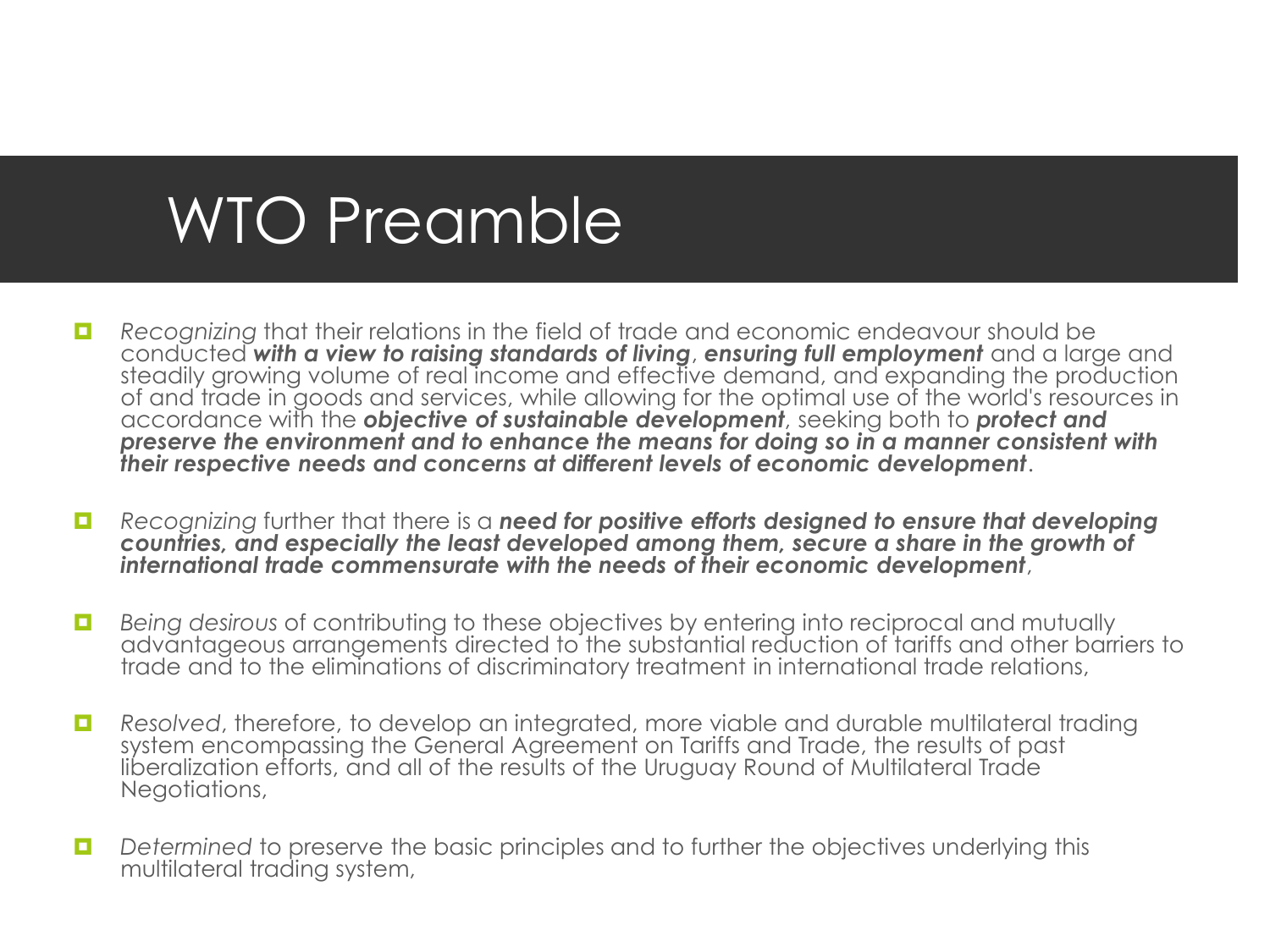## Evolution of Trade & Development

#### (Keck & Low, "Special and Differential Treatment in the WTO: Where?, When? and How?, 2003)

#### **Phase I: Creation of GATT 1948-Tokyo Round 1973**

- **D** Characterized by focus on developing country access to developed country markets
- $\Box$  UNCTAD 1964
- **D** Part IV GATT 1965 (best endeavor provisions without legal force; non-reciprocity introduced)

#### **Phase II: Tokyo Round 1973-79**

- **D** Characterized by export orientation instead of import substitution
- **D** Greater focus on developing country trade policies and market access for developing country imports
- **D** Strong emphasis on non-tariff measures (NTMs), with developing countries seeking to limit degree to which new agreements would "impose policy limitations or undue administrative or financial burdens on developing countries" (policy space argument)
- TBT, customs valuation, import licensing, subsidies and CVD, anti-dumping, government procurement (code approach)
- 1979 Decision on Differential and More Favorable Treatment, Reciprocity, and Fuller Participation of Developing Countries (Enabling Clause)

#### **Phase III: End of Tokyo Round 1979-Establishment of WTO 1995**

- Greater focus on agriculture and new issues such as IP and services
- **Increase in regionalism**
- **Higher level of commitments & Single Undertaking**

#### **Phase IV: Post-Uruguay Round**

- **D** Capacity Building/Implementation debate: Cost, human capital concerns
- **D** Singapore Issues: investment, transparency in government procurement, competition, trade facilitation (Trade Facilitation Agreement went into effect in February 2017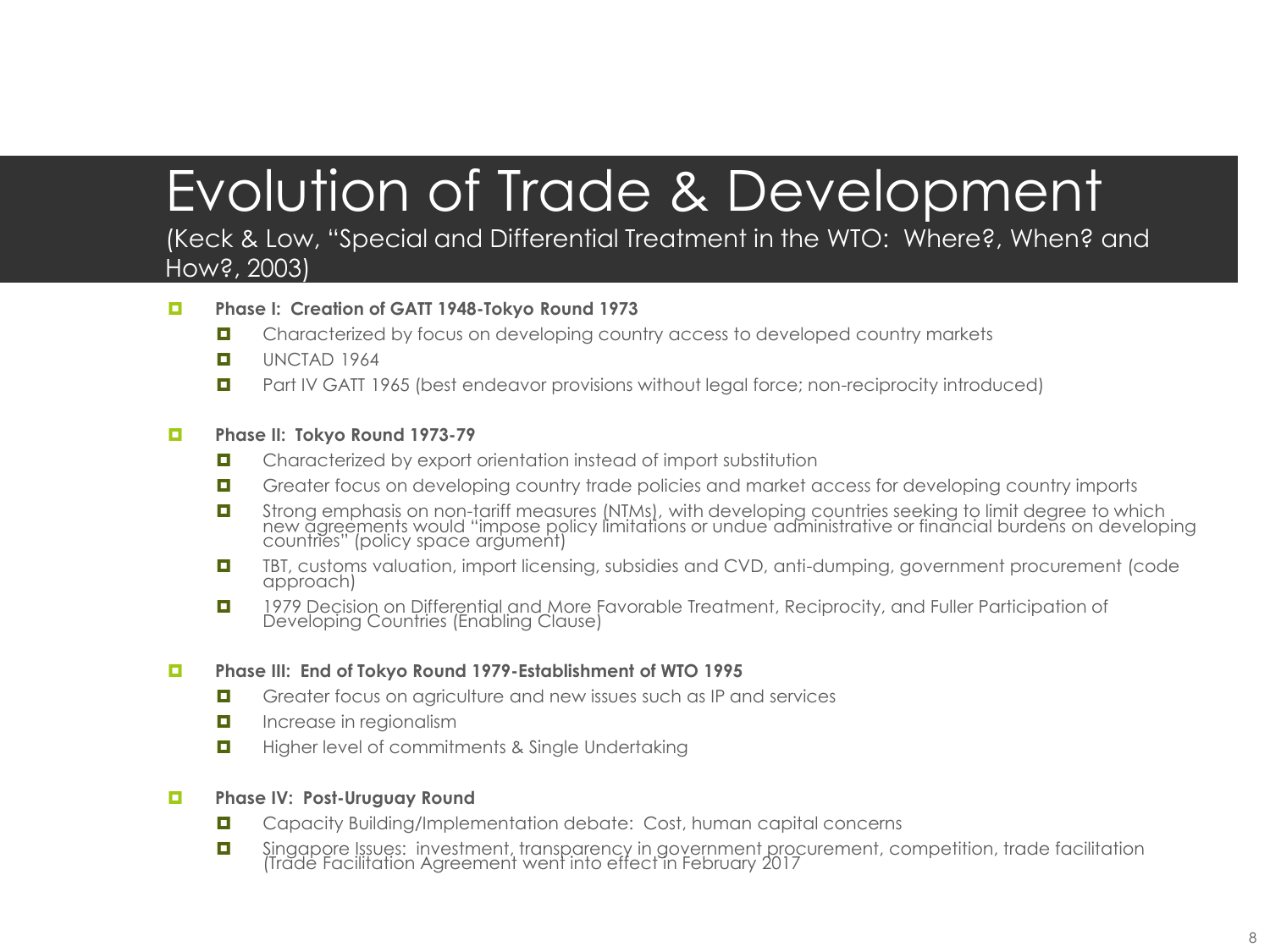# What is a Developing Country?

- **WTO Developing Country Status:** No WTO definition of "developed" and "developing country"
	- "Developing Country" self-designation in WTO (LDCs follow the UN designation)
	- **E** Approximately 75% of WTO's 164 members are developing countries
	- Self-designation recently challenged by the US
- **Least Developed Country:** UN designation based on income, human assets, and economic vulnerability. Currently, 47 countries qualify as LDCs.
- **H** World Bank: 4 Categories (updated as of 2019 fiscal year; see [https://datahelpdesk.worldbank.org/knowledgebase/articles/906519-world-bank](https://datahelpdesk.worldbank.org/knowledgebase/articles/906519-world-bank-country-and-lending-groups)country-and-lending-groups)
	- **Low Income (Per Capita GNI of \$995 or less in 2017)**
	- **Lower Middle Income (GNI Per Capita of \$995-\$3,895)**
	- **Upper Middle Income (GNI Per Capita of \$3,896-\$12,055)**
	- **Higher Income (GNI Per Capita over \$12,056)**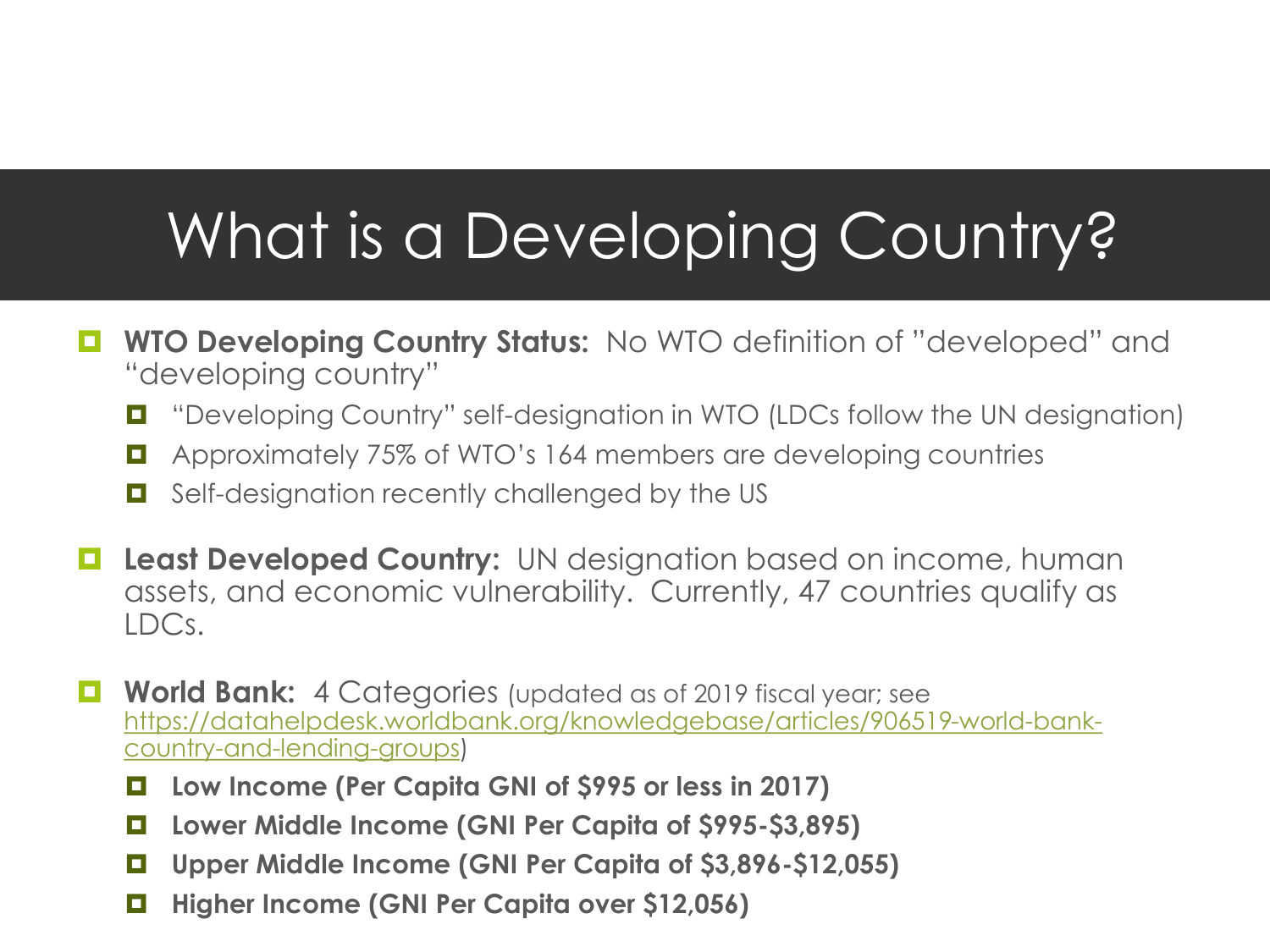### Trade & Development WTO: Legal Provisions

- **Part IV GATT 1965 Trade & Development:** Best endeavor language to increase market access for primary products, manufactured and processed products; developing countries should exercise restraint introducing duties or NTBs on products of export interest to developing countries; *reciprocity not required*
- **Enabling Clause 1979 (Decision on Differential and More Favourable Treatment, Reciprocity and Fuller Participation Developing Countries)**: **Permanent legal authority** for GSP, S&D under GATT, south-south RTAs, special treatment LDCs, non-reciprocity

**GATT Article XVIII** (balance of payments and infant industry)

 Other Provisions: **Article XI Agreement Establishing WTO** (LDCs commit if consistent with development, financial, trade needs or administrative and institutional capabilities); **Uruguay Round Decision on Measures in Favour LDCs** (focus on products of export interest to LDCs, apply rules and transitional provisions flexibly, increase technical assistance (strengthen export diversification; trade promotion); **LDC Services Waiver**

**Trade Facilitation Agreement**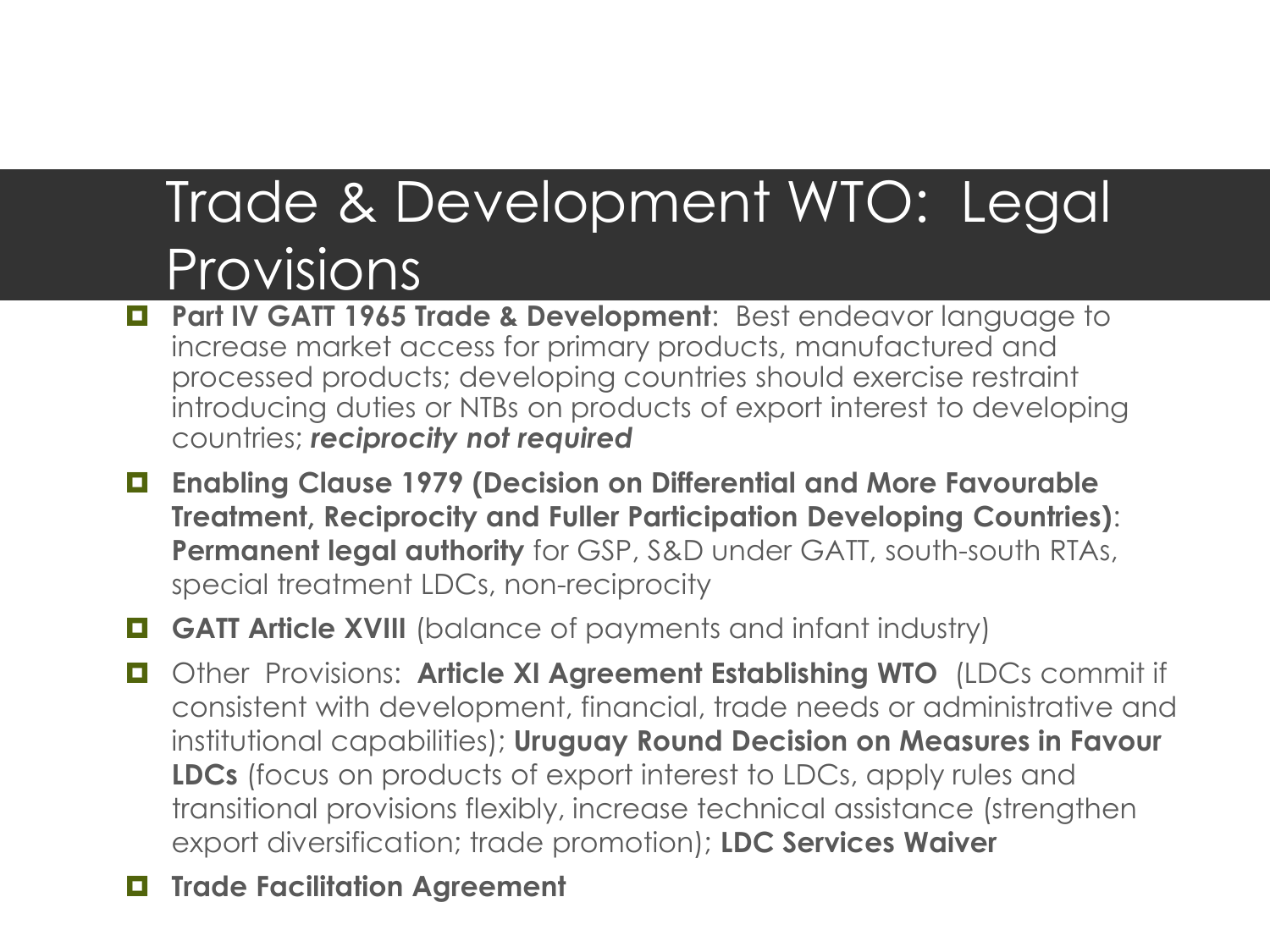# Trade & Development WTO: Special and Differential Treatment

- **145 S&D provisions in WTO agreements**
- **D** Longer transitions & flexibility in commitments: GATS, TRIPS, Agreement on Agriculture (extensions for compliance for LDCs), subsidies (8 years); export subsidies (LDC exception); infant industry, BOP, safeguards
- **Reciprocity not required (negotiations, trade preferences)**
- **Preferential market access to higher income markets under trade** preference programs main trade and development approach since 1960s: Generalized (under Enabling Clause 1979) and specific (e.g. AGOA, require waiver)
- **Q** Capacity Building
	- Technical Assistance: helping countries negotiate, develop trade strategies, implement
	- $\Box$  Infrastructure: roads, ports, telecommunications
	- **Productive capacity and trade development: help countries diversify** exports, build on comparative advantages
	- **D** Adjustment Assistance: costs tariff reductions, preference erosion, shifting terms trade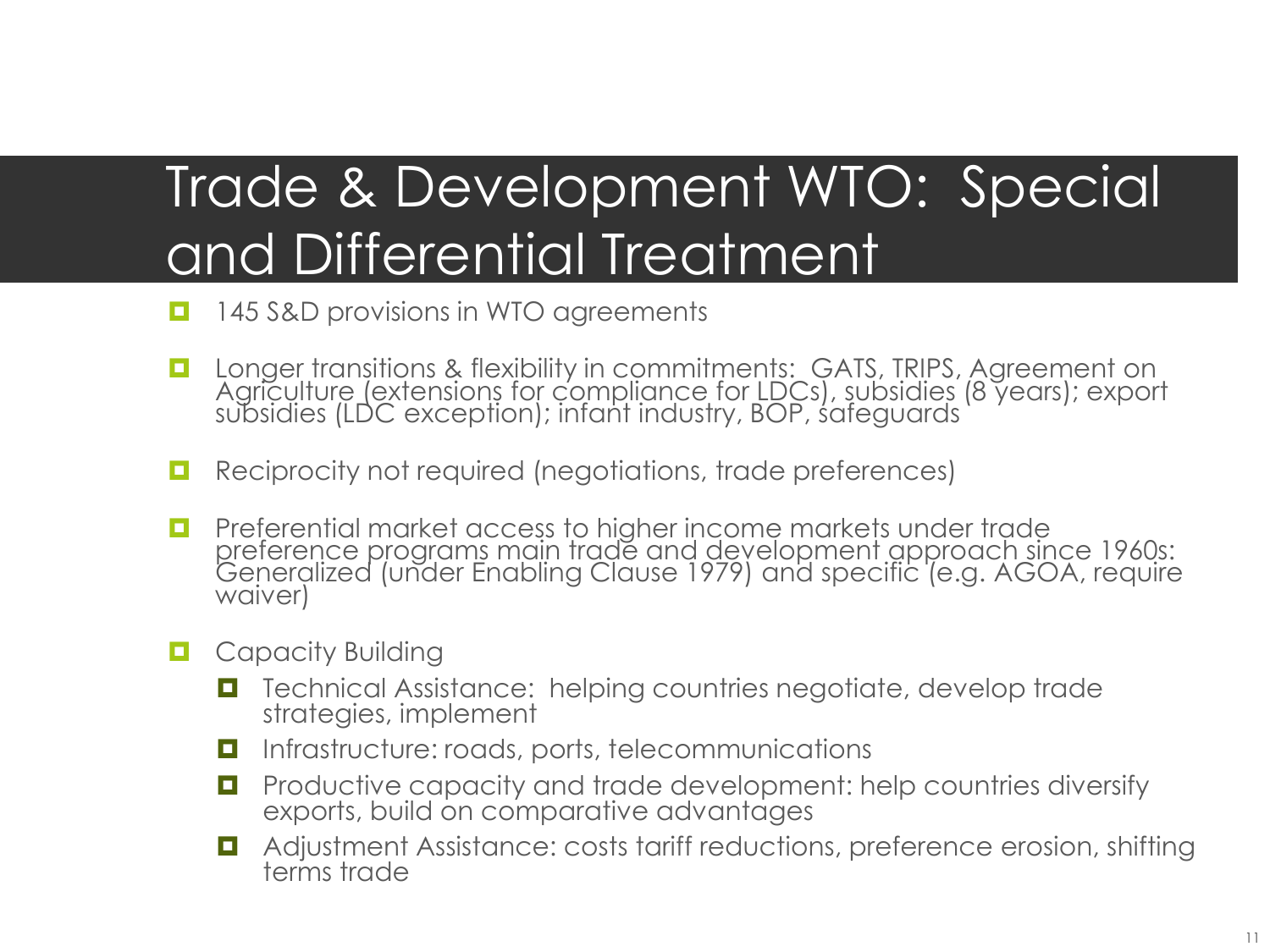## Doha Development Round

- **Agriculture**
- **Services**
- **Market Access for Non-Agricultural Products**
- **TRIPS**
- **Trade & Investment**
- **Trade & Competition**
- **Transparency in Government Procurement**
- **Trade Facilitation**
- **WTO Rules (Anti-Dumping, Subsidies, Regional Trading Blocs)**
- **Dispute Settlement**
- **Trade & Environment**
- **E-Commerce**
- **Trade, Debt, & Finance**
- **Technology Transfer**
- **Technical Cooperation & Capacity Building**
- **LDCs**
- **Special & Differential Treatment**
- **Duty-Free Quota-Free for LDCs**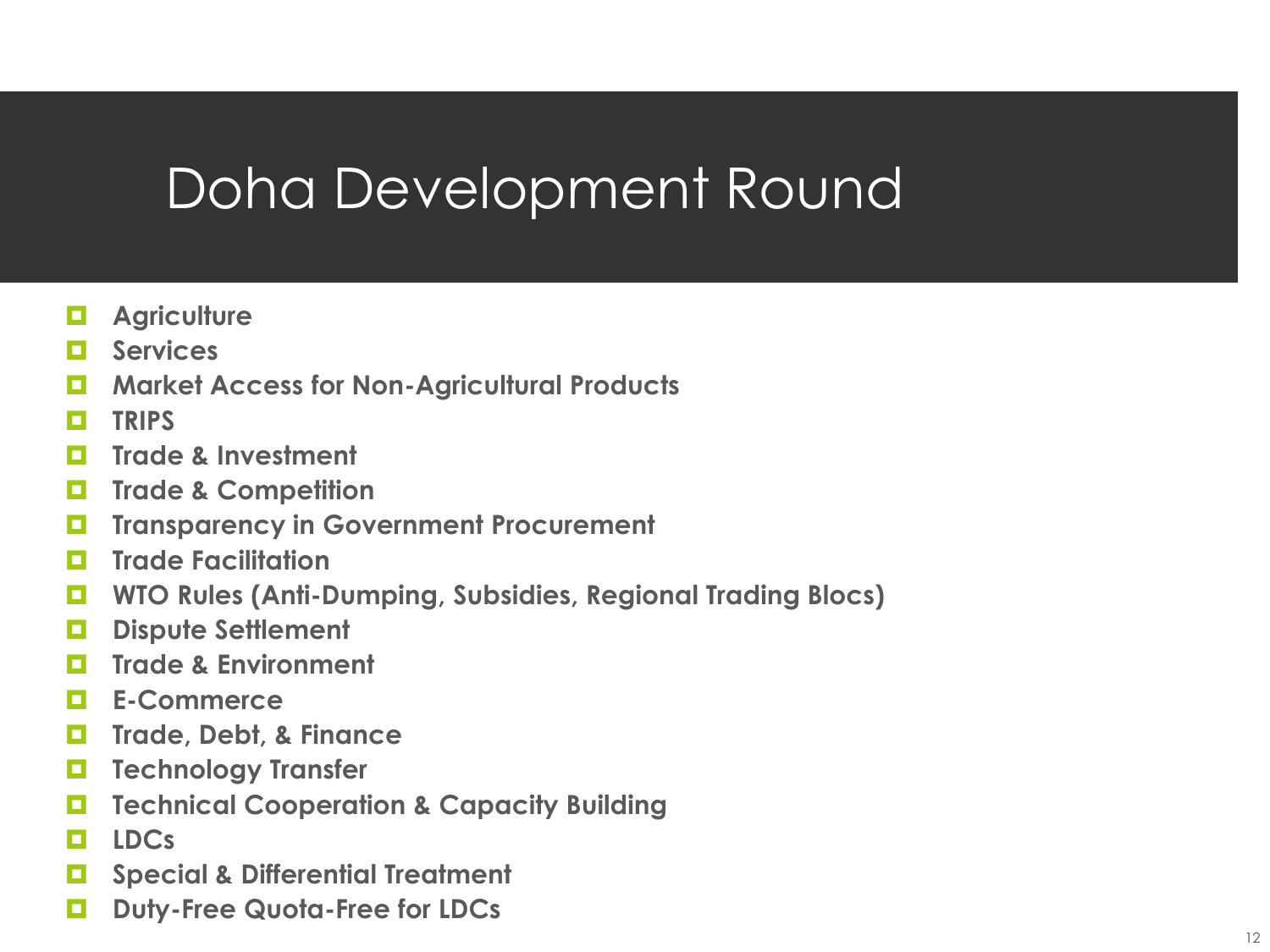# Trade Facilitation Agreement

- **Framework:** WTO Trade Facilitation Agreement covers transparency and predictability in cross-border trade; availability and publication of information cross-border procedures and practices; addresses fees and customs formalities; clearance times and procedures (expedited release perishable goods); and appeal rights.
- Involves a number of practical considerations, like reducing the time and cost of moving a container through a port, decreasing the time needed to obtain licenses and documents, or eliminating roadblocks along trade corridors. It also includes electronic data interchange systems and risk-based inspection, which will help facilitate trade along supply chains.
- **T** Trade facilitation impacts the speed for receiving inputs, processing goods, and moving things to market and is a critical factor in global supply chains. Central to food security, access to life-changing medicines, humanitarian relief, and energy development.
- Developing countries can implement based on their capacity (countries notify)
	- **D** Category A: Immediate implementation
	- **D** Category B: Implementation following transition period
	- **D** Category C: Implementation following transition period which require capacity building support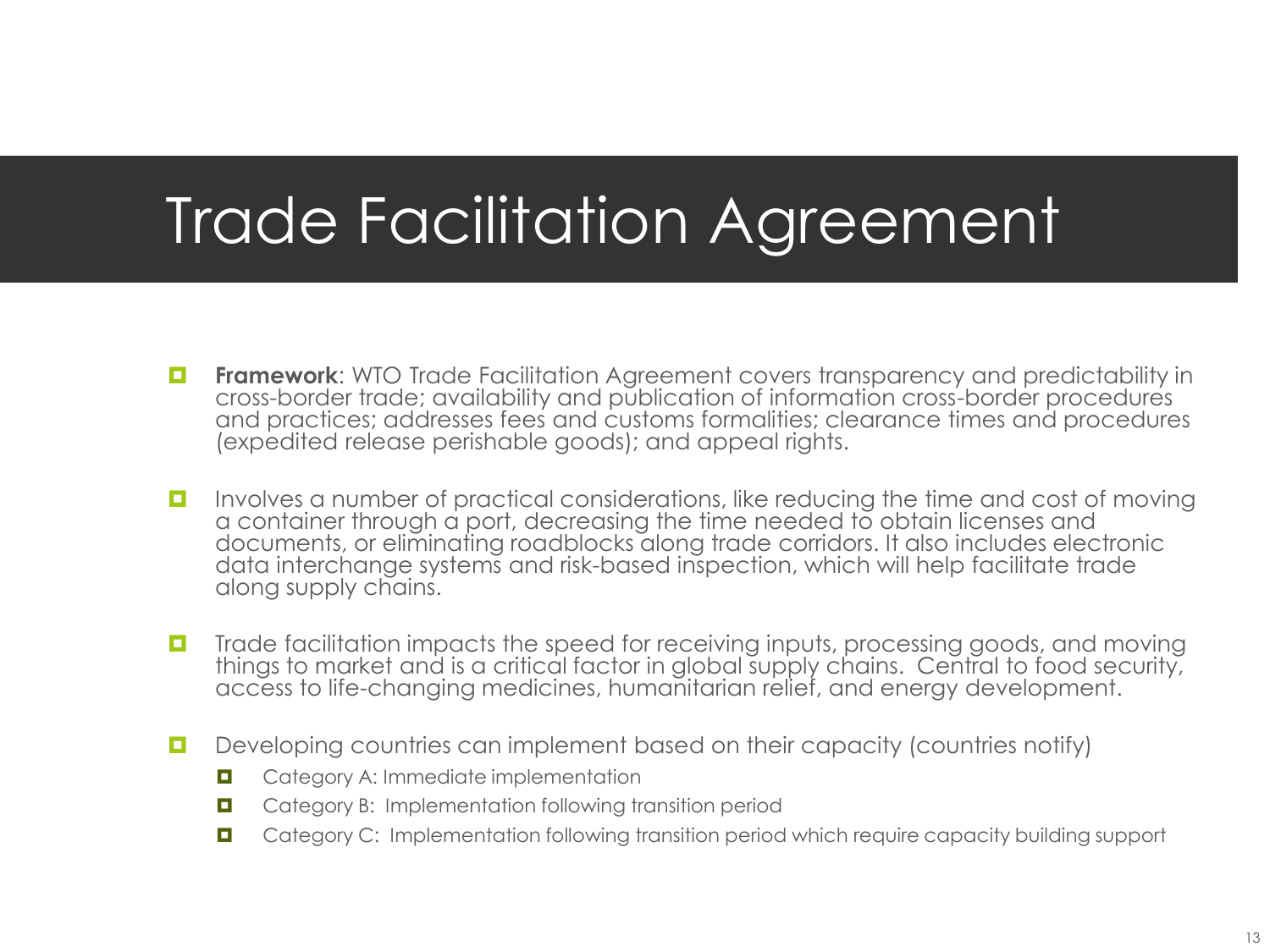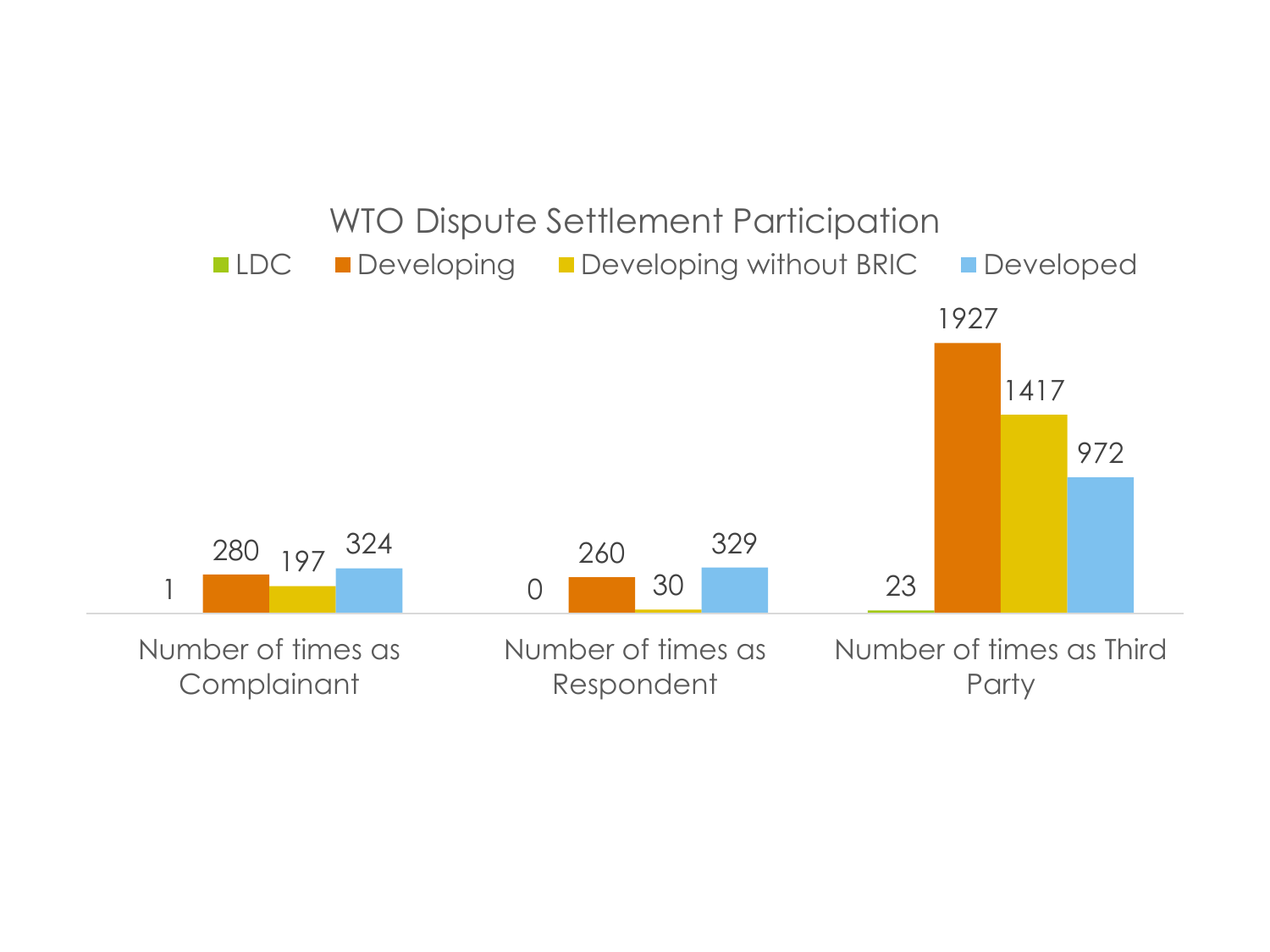# Trade Preference Programs

- **Generalized System of Preferences (GSP):** 13 countries offer: Australia, Belarus, Canada, the European Union, Iceland, Japan, Kazakhstan, New Zealand, Norway, the Russian Federation, Switzerland, Turkey and the US (UNCTAD)
- **Benefits:** Unilateral, preferential market access (no reciprocity)
- **Challenges**: Benefits concentrated, temporary duration, product exclusions, income graduation/ineligibility competitive products (competitive need limit)
	- $\Box$  Conditions on Eligibility: US GSP mandatory and discretionary eligibility criteria
	- Rules of Origin: Can be difficult to meet or complex
- **L US Programs:** GSP (Enabling Clause); Caribbean preferences under two programs **Caribbean Basin Economic Recovery Act (CBERA)** (1983; permanent, no CNL) and **Caribbean Basin Trade Partnership Act (CBTPA)** (2020); **African Growth and Opportunity Act (AGOA)** (2001, last renewal through 2025; third country fabric rule); **HOPE I and II**  (most until 2020) (Article XXIV waivers required; ¾ absolute majority)
- **European Programs: GSP and GSP Plus:** Special conditions on labor, environment, combating drugs (India dispute based on non-discrimination); European **Everything But Arms** (2000) permanent DFQF for LDCs; eliminated preferences to African, Caribbean, & Pacific countries under Lomé Convention (now **Economic Partnership Agreements**)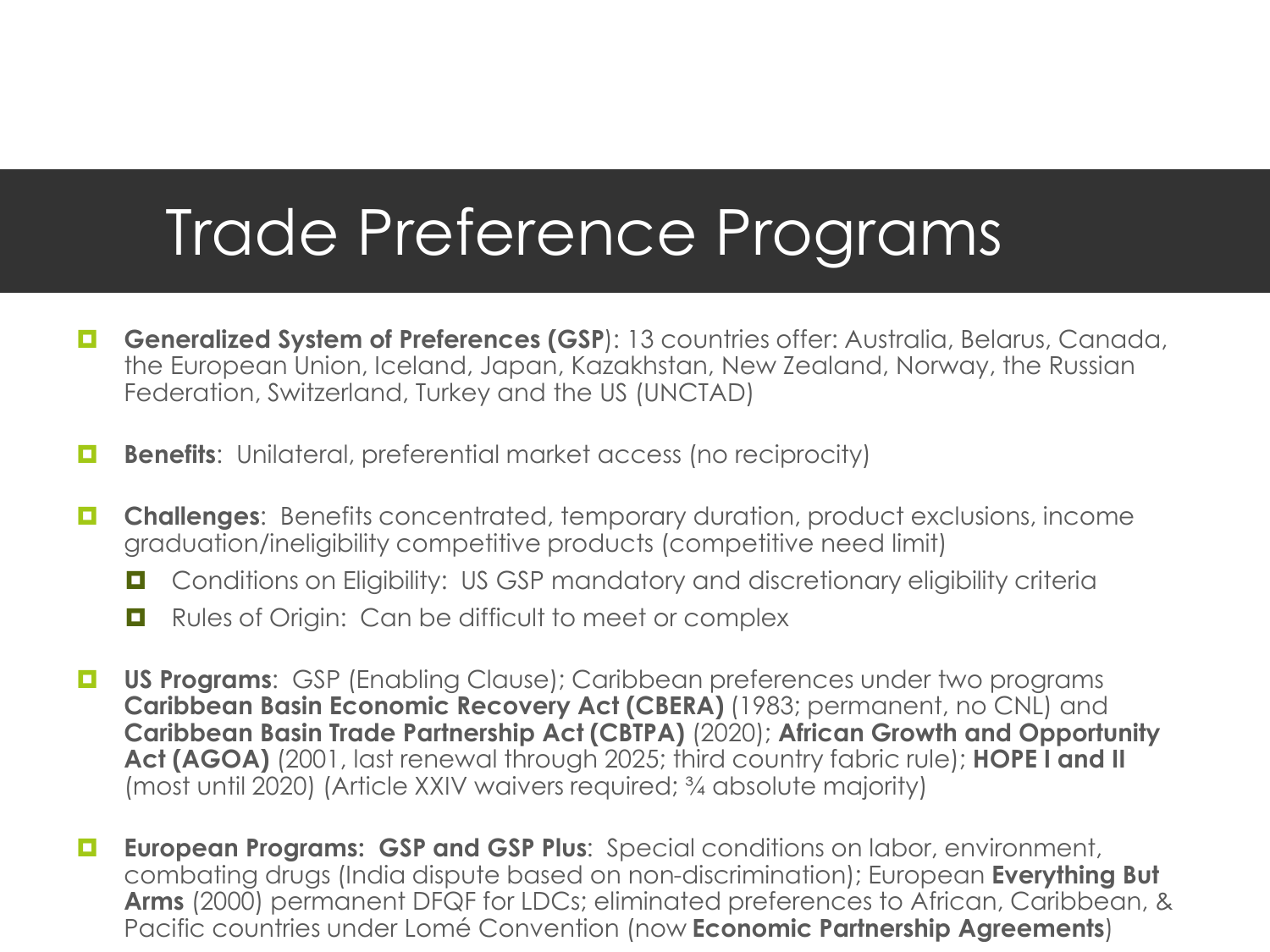## Trade & Development in Regional Trade Agreements

**E** Market Access for Goods & Services

- $\Box$  Negotiating Issues: Rule of Law/Building Block Issues
	- **Q** Rules of Origin
	- $\Box$  SPS
	- **D** TBT
	- **<u>Eleccilitation</u>**
	- **I** Investment
	- $\Box$   $\mathsf{P}$
	- **Labor & Environment**
	- **Regulatory Coherence**
- **Q** Capacity Building (e.g.: CAFTA-DR)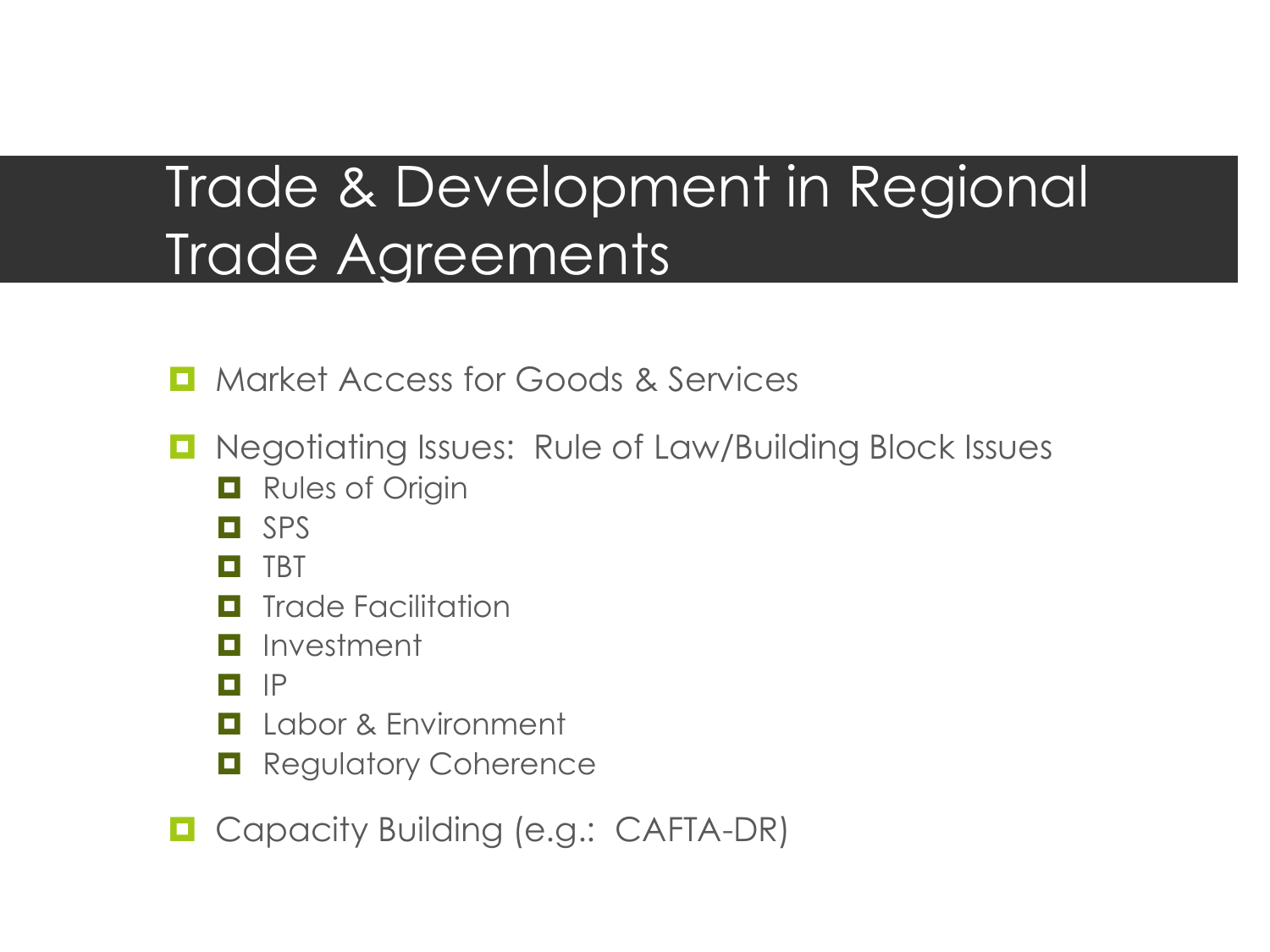# "Development Best Practices" in RTAs

(based on research by New Markets Lab/Harvard International Law and Development Society)

- **Building Block Approaches:** Cooperation Agreement Among the Partner States of the EAC and US on Trade Facilitation, Sanitary and Phytosanitary Measures and Technical Barriers to Trade and the U.S.-CAFTA-DR FTA (technical advice and assistance for improving risk assessment techniques, simplifying and expediting customs procedures, advancing technical skills, and enhancing the use of technologies that can lead to improved compliance with laws and regulations governing importation)
- **E** Staging Commitments: Tailor to market development and changes in capacity, such as the WTO Trade Facilitation Agreement and agricultural chapter of the U.S.-Morocco FTA
- **Figure 3 Focus on Specific Economic Sectors:** Link to development significance; examples include European agreements with developing country trading partners that specifically target transportation, tourism, and energy
- **Provisions to Encourage Private Sector Engagement and Consultation**: Examples include environmental provisions in the U.S.-CAFTA-DR, U.S.- Panama, and U.S.-Peru FTAs
- **Additional Issues**: Provisions on SMEs and Women, tailor chapters to specific industries, anti-corruption, regulatory coherence, and global supply chains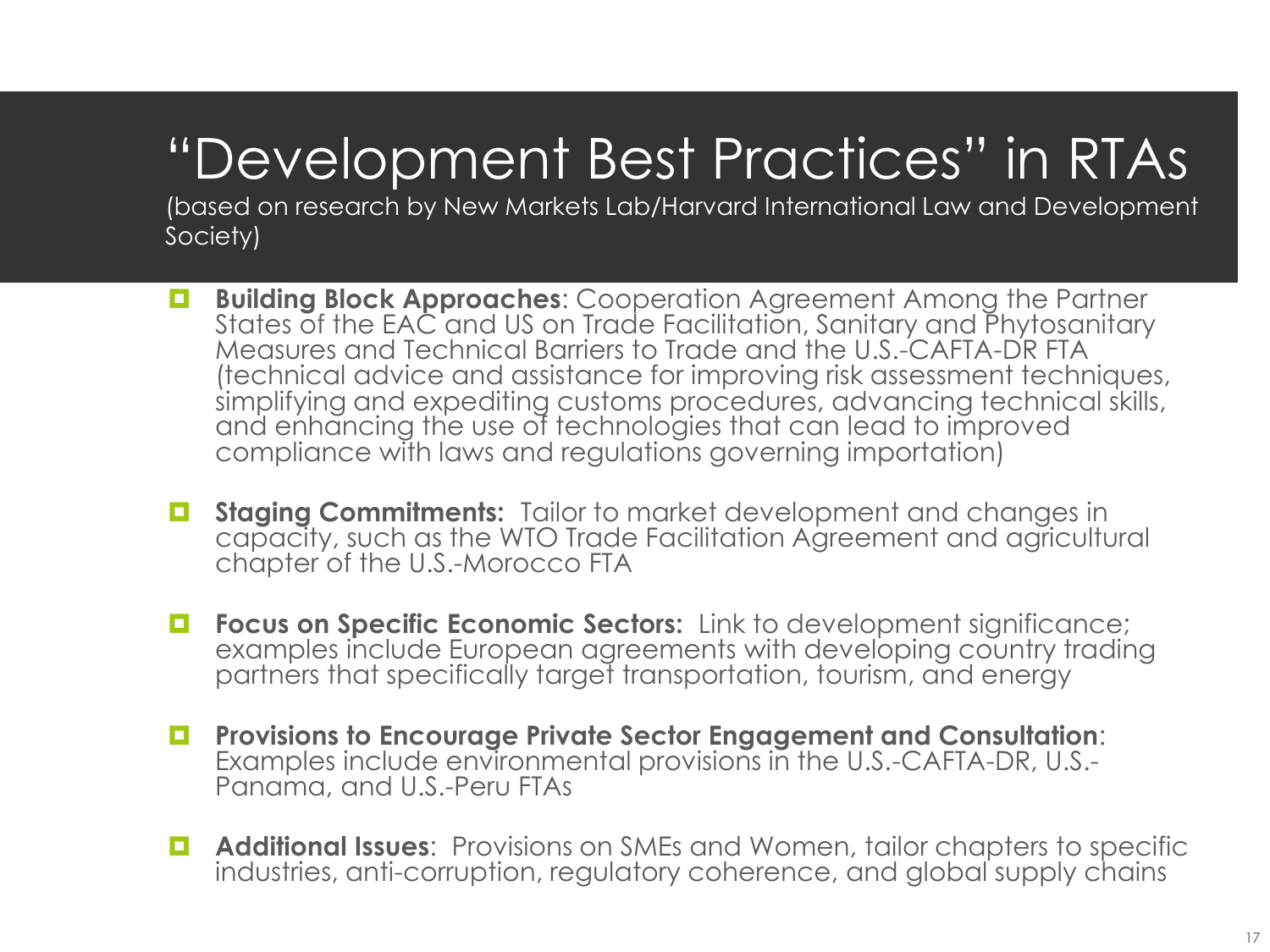

## Building Blocks of Trade and Development (New Markets Lab)

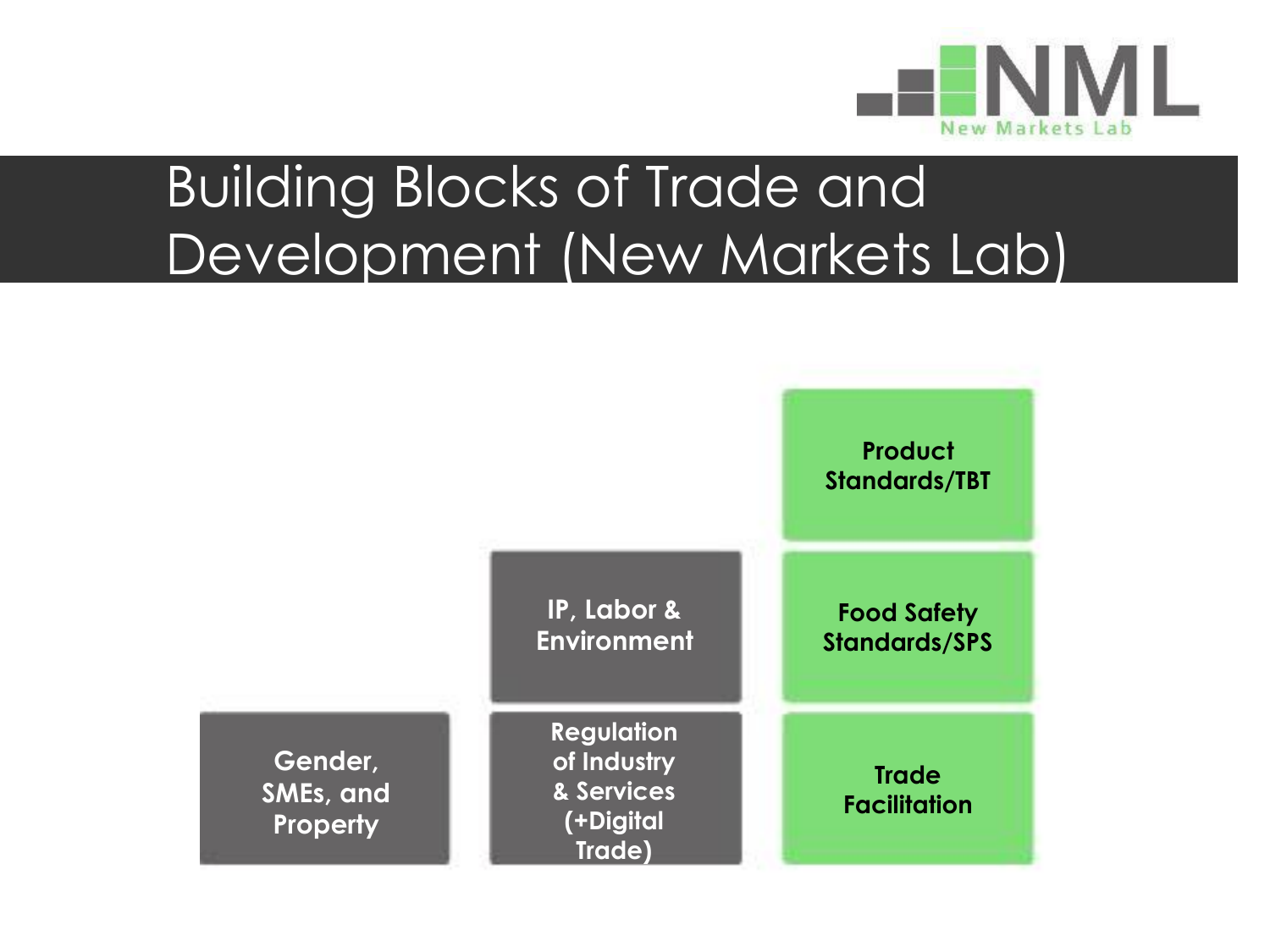### Regional Integration and Development Corridors

- **D** Address fragmentation in the market and strengthen logistics and trade routes
- **I** Improve supply chains and increase economic diversification across sectors
- **E** Address food security by connecting areas of deficit and surplus production across borders



Source: Weng et al, Mineral Industries, Growth Corridors, and Agricultural Development in Africa, 2013.